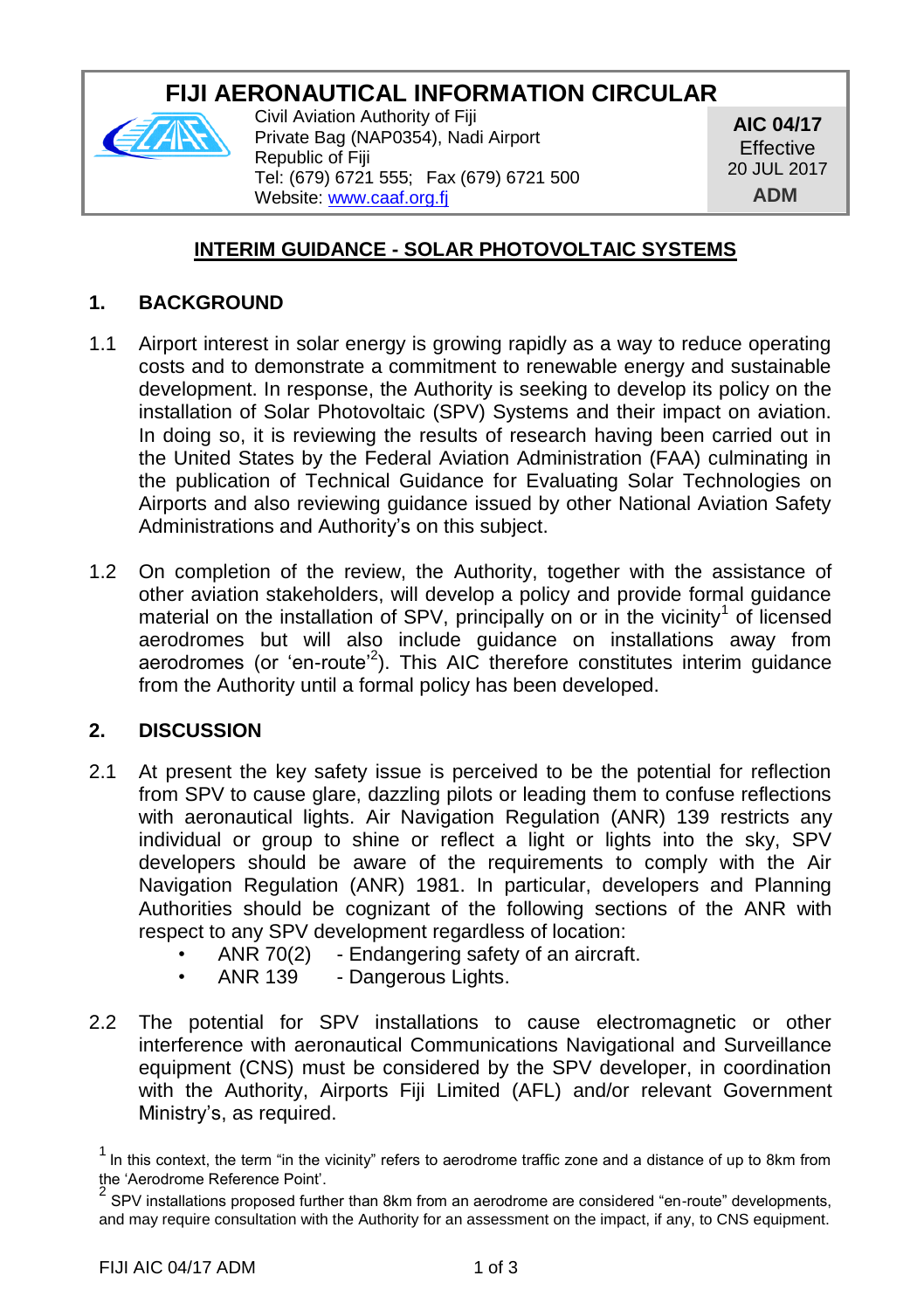- 2.3 Where SPV systems are installed on structures that, for example, extend above the roofline of tall buildings (either on, or 'off-aerodrome'), or where they are installed in the vertical plane (on plinths or towers), then there may be the potential for creating an obstacle hazard to aircraft and - in addition to the potential for creating turbulence hazard to aircraft - any infringement of the aerodrome Obstacle Limitation Surfaces (OLS) shall also need to be considered by the Aerodrome Licence holder.
- 2.4 For all planned SPV installations it is best practice for the developer to consult with the operators of nearby aerodromes **before** any construction is initiated.
- 2.5 An Aerodrome Licence holder, in agreement with their local planning authority, may wish to initiate procedures so that it is only consulted on SPV planning applications at shorter distances from the aerodrome (for example within a 5 km radius), or at distances that would limit SPV development from within the aerodrome traffic zone; however, this is at the discretion of the Aerodrome Licence holder and Authority approval or endorsement of this decision is necessary.

#### **3. RECOMMENDATIONS**

- 3.1 It is recommended that, as part of a planning application, the SPV developer provide safety assurance documentation (including risk assessment) regarding the full potential impact of the SPV installation on aviation interests.
- 3.2 Guidance on safety management procedures at Authority licensed or registered aerodromes are published within CAAF Standards Document-Aerodromes (SD-AD).
- 3.3 Where proposed developments in the vicinity of aerodromes require an application for planning permission the relevant planning authority should consult aerodrome operators or AFL when aeronautical interests might be affected. This consultation procedure is a statutory obligation in the case of major airports such as Nadi, Nausori, Labasa, Matei, Rotuma, Savusavu and certain AFL CNS technical sites.
- 3.4 In the event of SPV developments proposed under the Electricity Act, the relevant government department will routinely consult with the Authority. There is no requirement for the Authority to be separately consulted for such proposed SPV installations or developments.
- 3.5 If an installation of SPV systems is planned *on*-aerodrome (i.e. within its licensed boundary) then it is recommended that data on the reflectivity of the solar panel material should be included in any assessment before installation approval can be granted. As part of a condition of an Aerodrome Licence, the Aerodrome Licence holder is required to obtain prior consent from the Authority's Ground Safety Department **before** any work is begun or approval to the developer or local planning authority is granted in accordance with procedures set out in the SD-AD (Appendix 5).